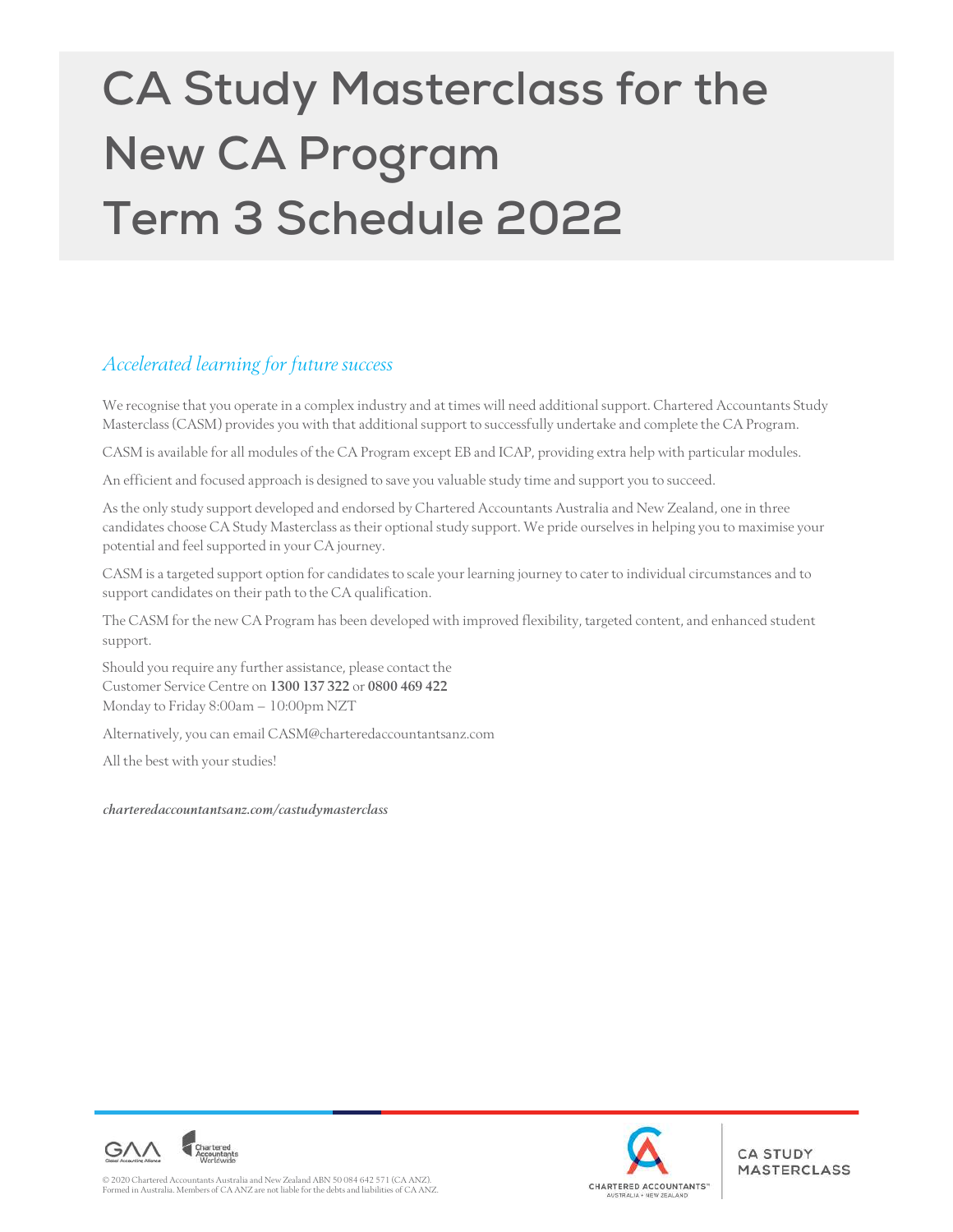## **Tier 1: Core 2 - Risk and Technology (RT) (Australia & New Zealand)**

CA Study Masterclass for the New CA Program

# **OPTION 1: Virtual Classroom (VC) and Assessment Preparation Intensive**

| $(2 \times 3$ hours + 1 $\times$ 6 hours) |                          |                       |                 |  |  |
|-------------------------------------------|--------------------------|-----------------------|-----------------|--|--|
| Series 1                                  | Day                      | <b>Local Time</b>     | <b>Duration</b> |  |  |
| VC <sub>1</sub>                           | Tuesday 26 July 2022     | $6.00$ pm – $9.00$ pm | 3 hours         |  |  |
| VC <sub>2</sub>                           | Tuesday 9 August 2022    |                       | 3 hours         |  |  |
| VC <sub>3</sub>                           | Saturday 27 August 2022  | $9.00$ am – $3.00$ pm | 6 hours         |  |  |
|                                           |                          |                       |                 |  |  |
| Series <sub>2</sub> *                     | Day                      | <b>Local Time</b>     | <b>Duration</b> |  |  |
| VC <sub>1</sub>                           | Wednesday 27 July 2022   | $6.00$ pm – $9.00$ pm | 3 hours         |  |  |
| VC <sub>2</sub>                           | Wednesday 10 August 2022 |                       | 3 hours         |  |  |
| VC <sub>3</sub>                           | Saturday 27 August 2022  | $9.00$ am – $3.00$ pm | 6 hours         |  |  |
|                                           |                          |                       |                 |  |  |
| Series 3                                  | Day                      | <b>Local Time</b>     | <b>Duration</b> |  |  |
| VC <sub>1</sub>                           | Thursday 28 July 2022    | 6.00pm - 9.00pm       | 3 hours         |  |  |
| VC <sub>2</sub>                           | Thursday 11 August 2022  |                       | 3 hours         |  |  |
| VC <sub>3</sub>                           | Sunday 28 August 2022    | $9.00$ am – $3.00$ pm | 6 hours         |  |  |

**\*Series 2 offered in Australian time-zones only** 

### **OPTION 2: Virtual Classroom Assessment Preparation**

#### **(1 × 6 hours)**

| l Intensive | Dav.                    | Local Time            | Duration |
|-------------|-------------------------|-----------------------|----------|
| Intensive 1 | Saturday 27 August 2022 | $9.00$ am – $3.00$ pm | 6 hours  |
| Intensive 2 | Sunday 28 August 2022   |                       | 6 hours  |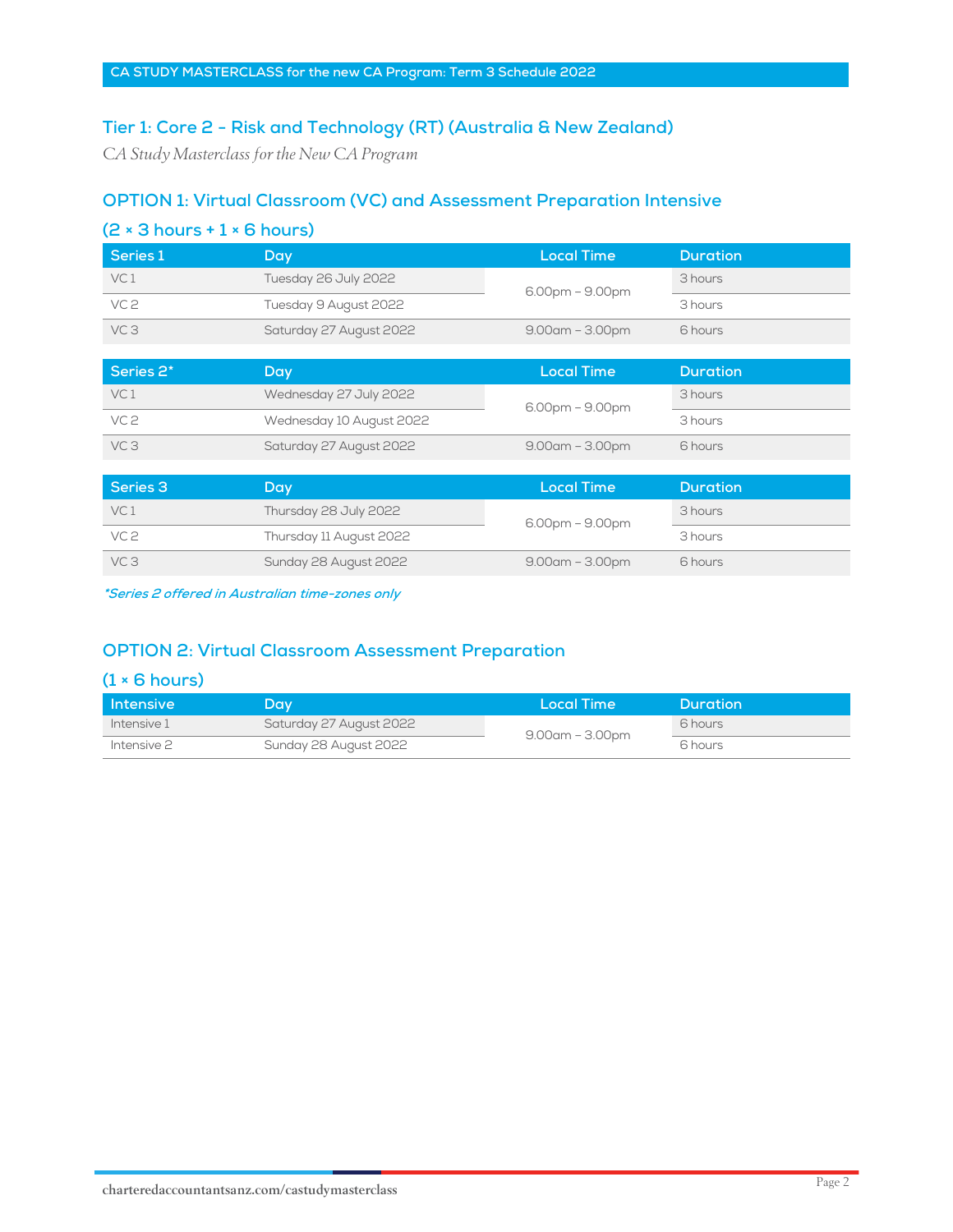### **Tier 1: Core 3 – Financial Accounting and Reporting (FAR) (Australia & New Zealand)**

CA Study Masterclass for the New CA Program

### **OPTION 1: Virtual Classroom (VC) and Exam Preparation Intensive**

| Series 1        | Day                     | <b>Local Time</b>     | <b>Duration</b> |
|-----------------|-------------------------|-----------------------|-----------------|
| VC <sub>1</sub> | Tuesday 12 July 2022    | $6.00$ pm – $9.00$ pm | 3 hours         |
| VC <sub>2</sub> | Tuesday 26 July 2022    |                       | 3 hours         |
| VC <sub>3</sub> | Saturday 13 August 2022 | $9.00$ am – $3.00$ pm | 6 hours         |
|                 |                         |                       |                 |
| Series 2*       | Day                     | <b>Local Time</b>     | <b>Duration</b> |
| VC <sub>1</sub> | Wednesday 13 July 2022  | $6.00$ pm – $9.00$ pm | 3 hours         |
| VC <sub>2</sub> | Wednesday 27 July 2022  |                       | 3 hours         |
| VC <sub>3</sub> | Saturday 13 August 2022 | $9.00$ am – $3.00$ pm | 6 hours         |
|                 |                         |                       |                 |
| Series 3        | Day                     | <b>Local Time</b>     | <b>Duration</b> |
| VC <sub>1</sub> | Thursday 14 July 2022   | $6.00$ pm – $9.00$ pm | 3 hours         |
| VC <sub>2</sub> | Thursday 28 July 2022   |                       | 3 hours         |
| VC <sub>3</sub> | Sunday 14 August 2022   | $9.00$ am – $3.00$ pm | 6 hours         |

**\*Series 2 offered in Australian time-zones only** 

## **OPTION 2: Virtual Classroom Exam Preparation Intensive**

#### **(1 × 6 hours)**

| <b>Intensive</b> | Day.                    | Local Time            | <b>Duration</b> |
|------------------|-------------------------|-----------------------|-----------------|
| Intensive 1      | Saturday 13 August 2022 | $9.00$ am – $3.00$ pm | 6 hours         |
| Intensive 2      | Sunday 14 August 2022   |                       | 6 hours         |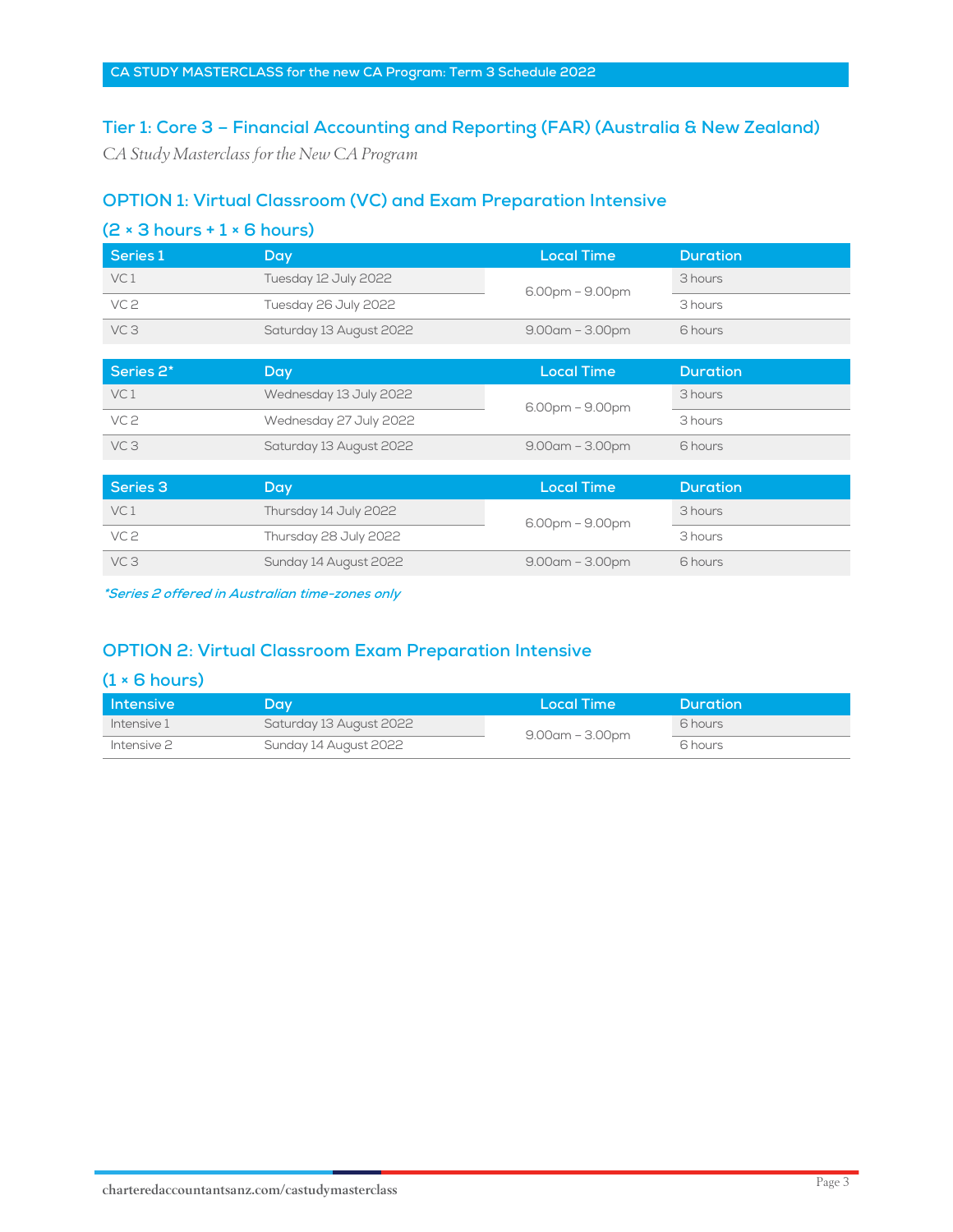# **Tier 2: Core 5 – Business Performance (BP) (Australia & New Zealand)**

CA Study Masterclass for the New CA Program

# **OPTION 1: Virtual Classroom (VC) and Assessment Preparation Intensive**

| $(1 \times 3$ hours + $1 \times 7$ hours) |                         |                       |                 |  |  |
|-------------------------------------------|-------------------------|-----------------------|-----------------|--|--|
| Series 1                                  | <b>Days</b>             | <b>Local Time</b>     | <b>Duration</b> |  |  |
| VC <sub>1</sub>                           | Tuesday 19 July 2022    | $6.00$ pm – $9.00$ pm | 3 hours         |  |  |
| VC <sub>2</sub>                           | Saturday 20 August 2022 | $9.00$ am – $4.00$ pm | 7 hours         |  |  |
|                                           |                         |                       |                 |  |  |
| Series 2*                                 | <b>Days</b>             | <b>Local Time</b>     | <b>Duration</b> |  |  |
| VC <sub>1</sub>                           | Wednesday 20 July 2022  | $6.00$ pm – $9.00$ pm | 3 hours         |  |  |
| VC <sub>2</sub>                           | Saturday 20 August 2022 | $9.00$ am – $4.00$ pm | 7 hours         |  |  |
|                                           |                         |                       |                 |  |  |

| Series 3        | Days,                 | Local Time            | Duration           |
|-----------------|-----------------------|-----------------------|--------------------|
| VC <sub>1</sub> | Thursday 21 July 2022 | $6.00$ pm – $9.00$ pm | 3 hours            |
| VC 2            | Sunday 21 August 2022 | 9.00am – 4.00pm       | <sup>7</sup> hours |

**\*Series 2 offered in Australian time-zones only** 

## **OPTION 2: Virtual Classroom Assessment Preparation**

#### **(1 × 7 hours)**

| Days        | Days                    | <b>Local Time</b>     | <b>Duration</b> |
|-------------|-------------------------|-----------------------|-----------------|
| Intensive 1 | Saturday 20 August 2022 | $9.00$ am – $4.00$ pm | 7 hours         |
| Intensive 2 | Sunday 21 August 2022   |                       | 7 hours         |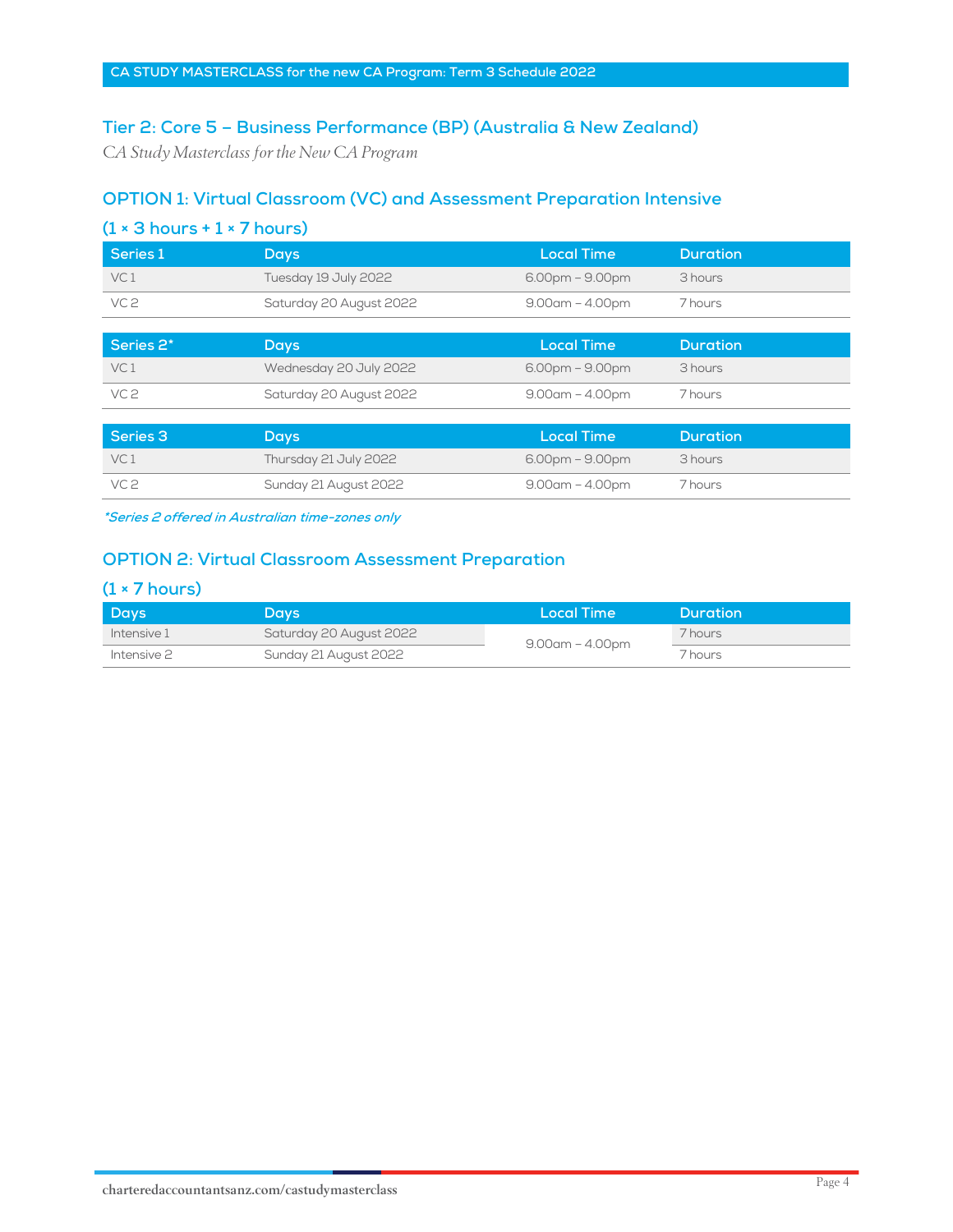## **Tier 2: Core 6 - Audit and Risk (AR) (Australia & New Zealand)**

CA Study Masterclass for the New CA Program

## **OPTION 1: Virtual Classroom (VC) and Exam Preparation Intensive**

| $(1 \times 3$ hours + $1 \times 7$ hours) |                         |                       |                 |  |  |
|-------------------------------------------|-------------------------|-----------------------|-----------------|--|--|
| Series 1                                  | <b>Days</b>             | <b>Local Time</b>     | <b>Duration</b> |  |  |
| VC <sub>1</sub>                           | Tuesday 19 July 2022    | $6.00$ pm – $9.00$ pm | 3 hours         |  |  |
| VC <sub>2</sub>                           | Saturday 20 August 2022 | $9.00$ am – $4.00$ pm | 7 hours         |  |  |
|                                           |                         |                       |                 |  |  |
| Series 2*                                 | <b>Days</b>             | <b>Local Time</b>     | <b>Duration</b> |  |  |
| VC <sub>1</sub>                           | Wednesday 20 July 2022  | $6.00$ pm – $9.00$ pm | 3 hours         |  |  |
| VC <sub>2</sub>                           | Saturday 20 August 2022 | $9.00$ am – $4.00$ pm | 7 hours         |  |  |

| Series 3        | 'Days ,               | Local Time            | Duration |
|-----------------|-----------------------|-----------------------|----------|
| VC <sub>1</sub> | Thursday 21 July 2022 | $6.00$ pm – $9.00$ pm | 3 hours  |
| VC 2            | Sunday 21 August 2022 | $9.00$ am – $4.00$ pm | 7 hours  |

**\*Series 2 offered in Australian time-zones only** 

#### **OPTION 2: Virtual Classroom Exam Preparation**

#### **(1 × 7 hours)**

| Days        | Days                    | Local Time            | Duration |
|-------------|-------------------------|-----------------------|----------|
| Intensive 1 | Saturday 20 August 2022 | $9.00$ am – $4.00$ pm | 7 hours  |
| Intensive 2 | Sunday 21 August 2022   |                       | 7 hours  |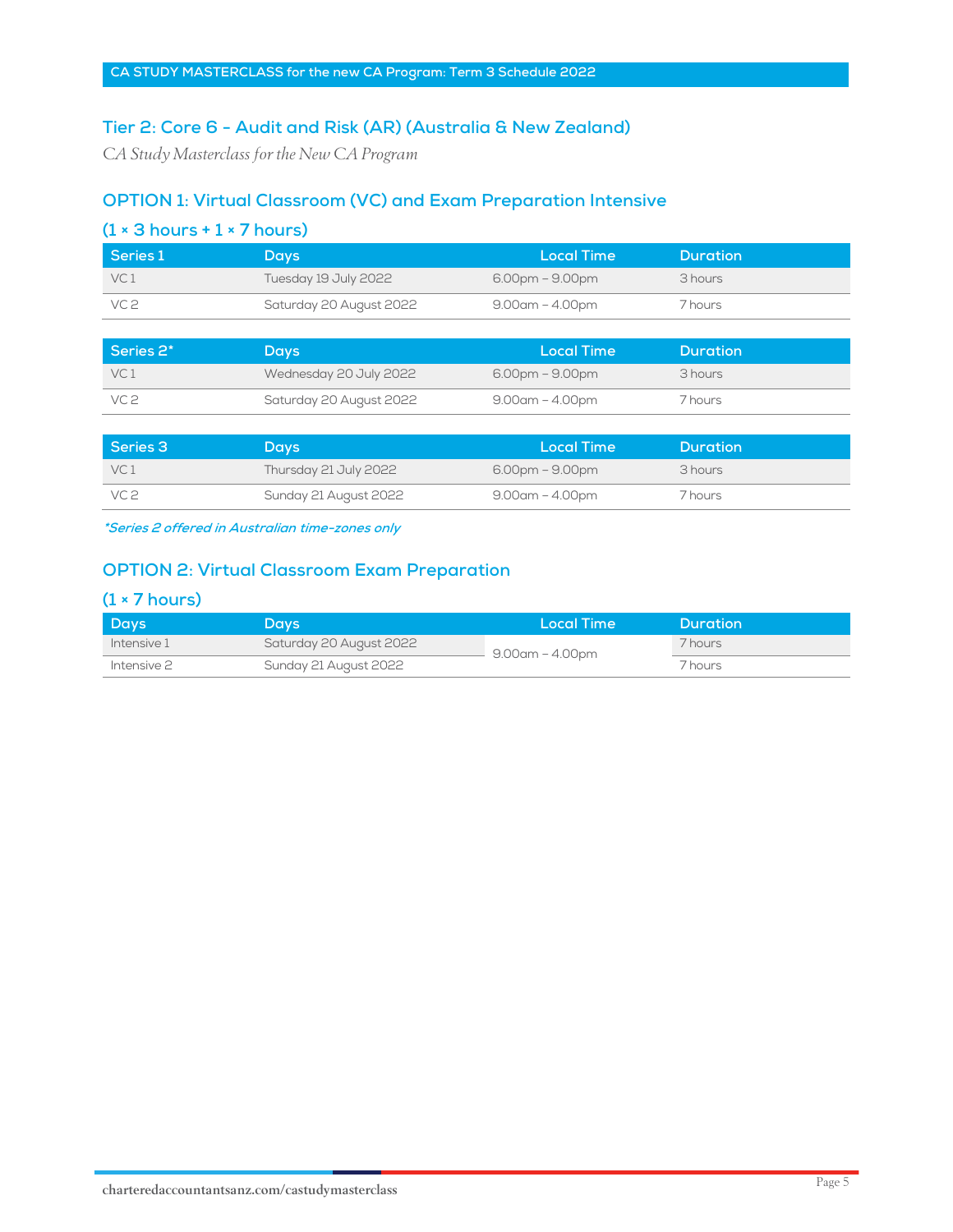## **Tier 3: Elective – Advanced Tax (Australia)**

CA Study Masterclass for the New CA Program

#### **OPTION 1: Virtual Classroom (VC) and Exam Preparation Intensive**

| Series 1        | Day                    | <b>Local Time</b>     | <b>Duration</b> |
|-----------------|------------------------|-----------------------|-----------------|
| VC <sub>1</sub> | Tuesday 19 July 2022   | $6.00$ pm – $9.00$ pm | 3 hours         |
| VC <sub>2</sub> | Saturday 6 August 2022 | $9:00$ am – 2:00pm    | 5 hours         |
|                 |                        |                       |                 |
| Series 2*       | Day                    | <b>Local Time</b>     | <b>Duration</b> |
| VC <sub>1</sub> | Wednesday 20 July 2022 | $6.00$ pm – $9.00$ pm | 3 hours         |
|                 |                        |                       |                 |
| VC <sub>2</sub> | Saturday 6 August 2022 | $9:00$ am – 2:00pm    | 5 hours         |
|                 |                        |                       |                 |

| Series 3 | Day/                  | Local Time        | <b>Duration</b> |
|----------|-----------------------|-------------------|-----------------|
| VC 1     | Thursday 21 July 2022 | $6.00pm - 9.00pm$ | 3 hours         |
| VC 2     | Sunday 7 August 2022  | 9:00am – 2:00pm   | 5 hours         |

# **OPTION 2: Virtual Classroom Exam Preparation**

# **(1 × 5 hour)**

| l Intensive | Day.                   | Local Time             | <b>Duration</b> |
|-------------|------------------------|------------------------|-----------------|
| Intensive 1 | Saturday 6 August 2022 | $9:00$ am – 2 $:00$ pm | 5 hours         |
| Intensive 2 | Sunday 7 August 2022   | 9:00am – 2:00pm        | 5 hours         |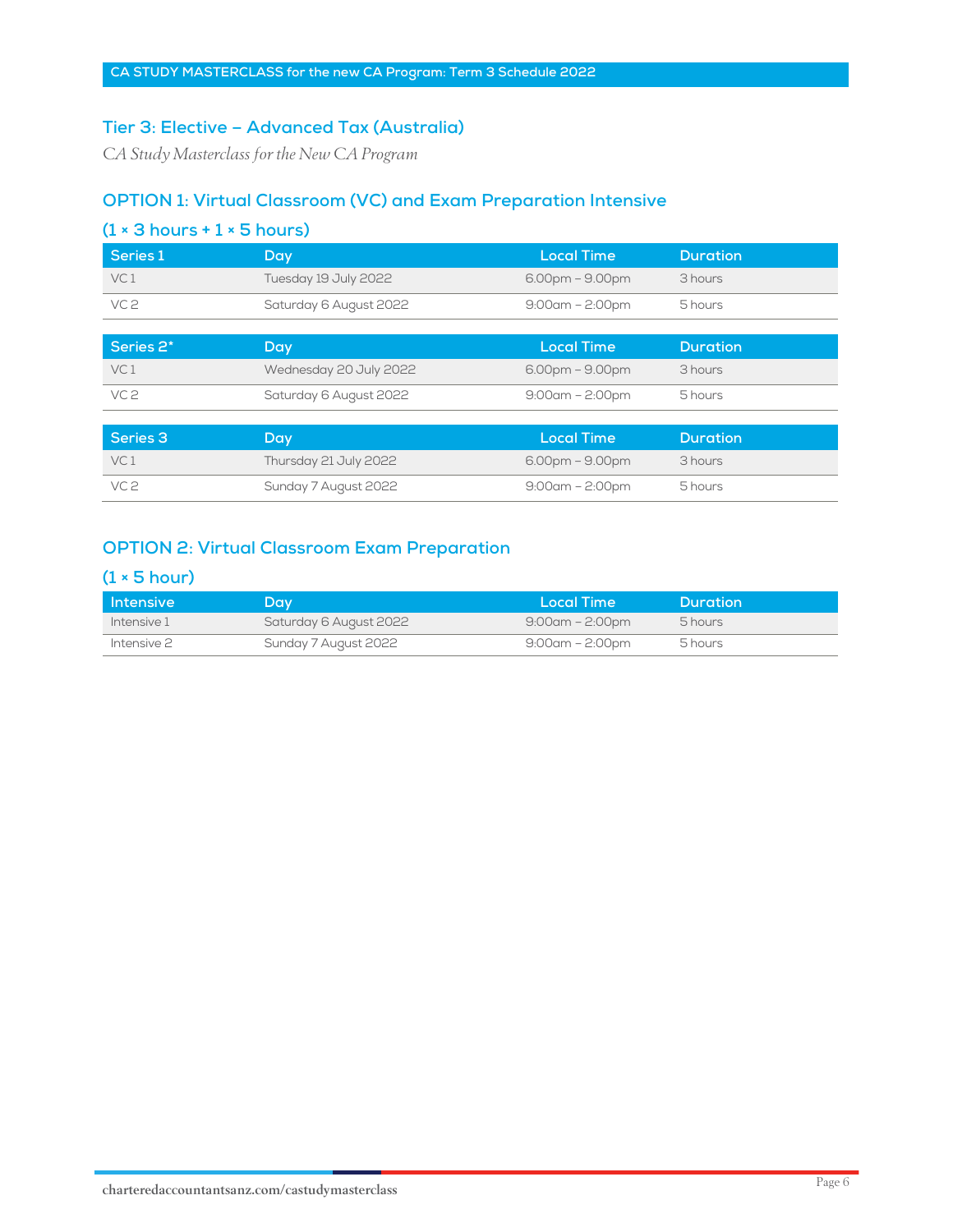#### **Tier 3: Elective – Advanced Tax (New Zealand)**

CA Study Masterclass for the New CA Program

#### **OPTION 1: Virtual Classroom (VC) and Exam Preparation Intensive**

| $(1 \times 3$ hours + $1 \times 5$ hours)                           |                      |                       |                 |  |  |
|---------------------------------------------------------------------|----------------------|-----------------------|-----------------|--|--|
| Series 1                                                            | Dav                  | Local Time            | <b>Duration</b> |  |  |
| VC 1                                                                | Tuesday 19 July 2022 | $6.00$ pm – $9.00$ pm | 3 hours         |  |  |
| VC 2<br>Saturday 6 August 2022<br>$9:00$ am – 2 $:00$ pm<br>5 hours |                      |                       |                 |  |  |

| Series 3        | Dav                   | Local Time             | <b>Duration</b> |
|-----------------|-----------------------|------------------------|-----------------|
| VC <sub>1</sub> | Thursday 21 July 2022 | $6.00$ pm – $9.00$ pm  | 3 hours         |
| VC 2            | Sunday 7 August 2022  | $9:00$ am – 2 $:00$ pm | 5 hours         |

#### **OPTION 2: Virtual Classroom Exam Preparation**

#### **(1 × 6 hour)**

| l Intensive | Dav.                   | Local Time             | <b>Duration</b> |
|-------------|------------------------|------------------------|-----------------|
| Intensive 1 | Saturday 6 August 2022 | $9:00$ am – 2 $:00$ pm | 5 hours         |
| Intensive 2 | Sunday 7 August 2022   | 9:00am – 2:00pm        | 5 hours         |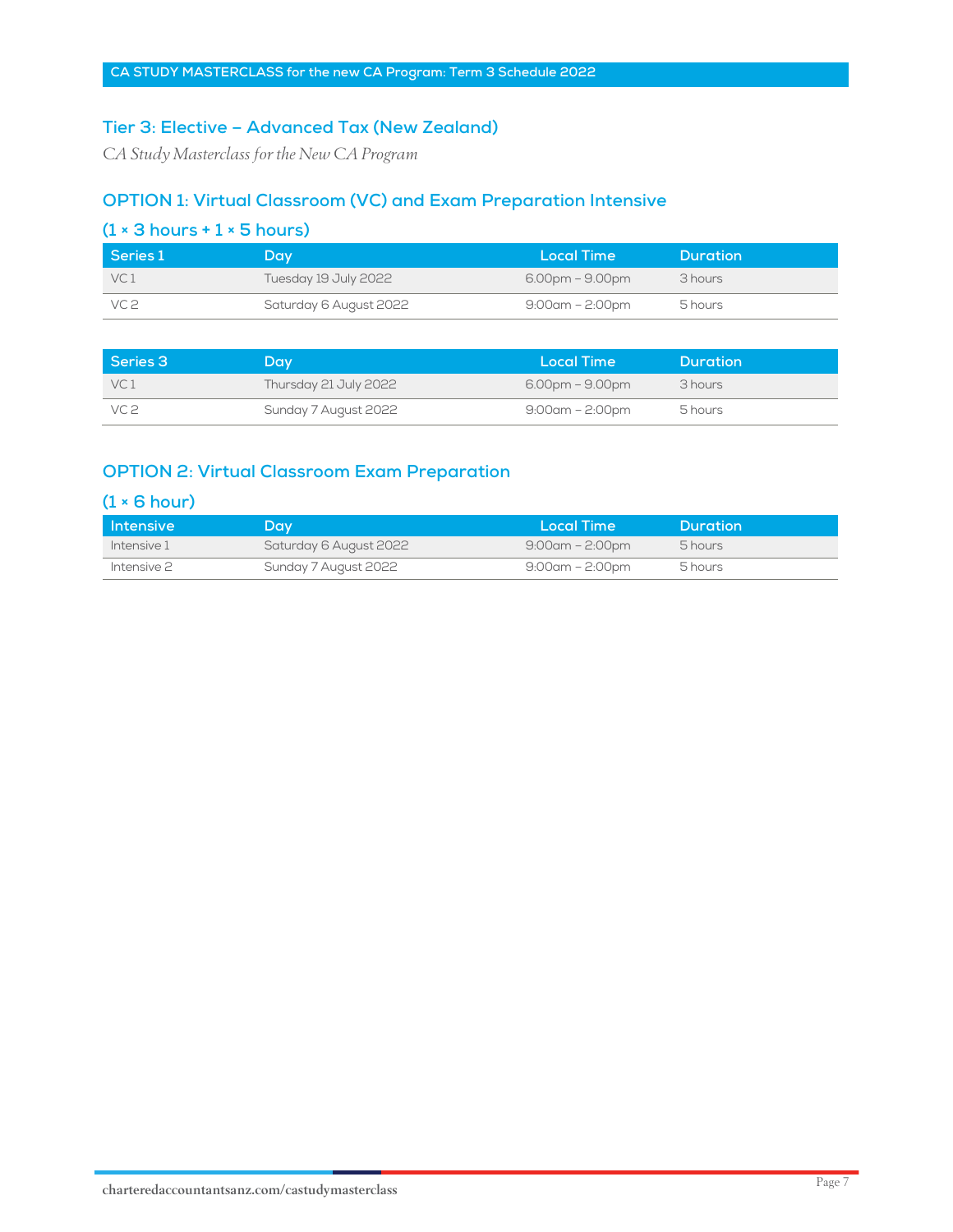## **Tier 3: Elective – Data Analytics and Insights (DAI) (Australia & New Zealand)**

CA Study Masterclass for the New CA Program

## **OPTION 1: Virtual Classroom (VC) and Assessment Preparation Intensive**

| $(1 \times 3$ hours + $1 \times 5$ hours) |                          |                       |                 |  |
|-------------------------------------------|--------------------------|-----------------------|-----------------|--|
| Series 1                                  | <b>Days</b>              | <b>Local Time</b>     | <b>Duration</b> |  |
| VC <sub>1</sub>                           | Tuesday 9 August 2022    | $6.00$ pm – $9.00$ pm | 3 hours         |  |
| VC <sub>2</sub>                           | Saturday 27 August 2022  | $9.00$ am – 2.00pm    | 5 hours         |  |
|                                           |                          |                       |                 |  |
| Series 2*                                 | <b>Days</b>              | <b>Local Time</b>     | <b>Duration</b> |  |
| VC <sub>1</sub>                           | Wednesday 10 August 2022 | $6.00$ pm – $9.00$ pm | 3 hours         |  |
| VC <sub>2</sub>                           | Saturday 27 August 2022  | $9.00$ am – 2.00pm    | 5 hours         |  |

| Series 3        | Days                    | Local Time            | Duration |
|-----------------|-------------------------|-----------------------|----------|
| VC <sub>1</sub> | Thursday 11 August 2022 | $6.00$ pm – $9.00$ pm | 3 hours  |
| VC 2            | Sunday 28 August 2022   | $9.00$ am – 2.00pm    | 5 hours  |

**\*Series 2 offered in Australian time-zones only** 

#### **OPTION 2: Virtual Classroom Assessment Preparation**

#### **(1 × 5 hours)**

| Days        | Days                    | Local Time         | Duration |
|-------------|-------------------------|--------------------|----------|
| Intensive 1 | Saturday 27 August 2022 | $9.00$ am – 2.00pm | 5 hours  |
| Intensive 2 | Sunday 28 August 2022   |                    | 5 hours  |